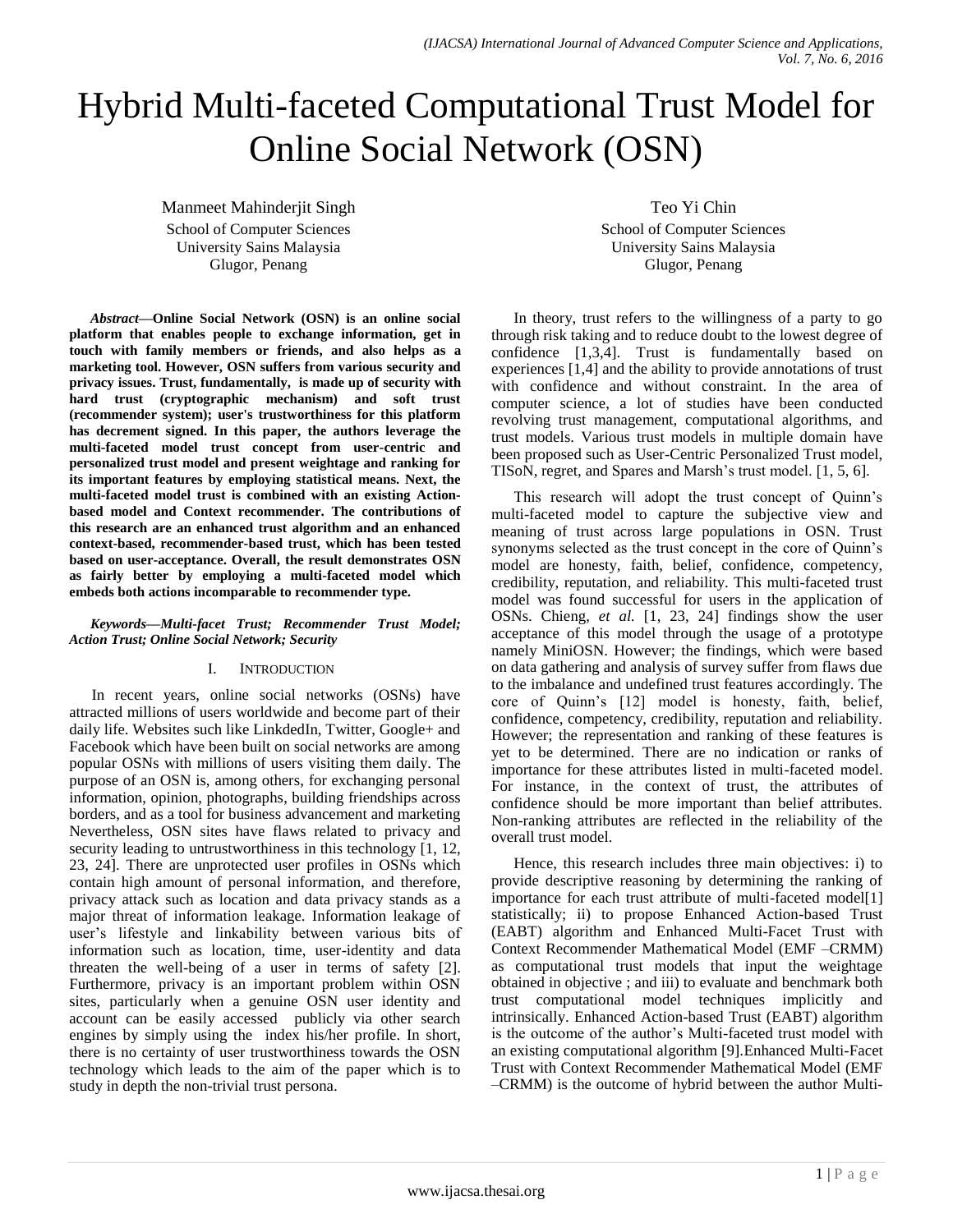facet trust model with an existing computational algorithm [17]. The contribution of this research is to provide a novel means of trust attributes ranking and two hybrid computational based trust which can be employed in the OSN.

The rest of the paper is organized as follows. Section 2 describes the related work. Next, Multi-facet ranking based on correlation is described in Section 3. Section 4 includes the proposed EABT algorithm and its user-acceptance. Section 5 discusses the proposed EMF-CRMM model and the useracceptances on it. Finally, a section on conclusion and future work is presented.

## II. RELATED WORK

In this section, some literature on the related subject will be given.

#### *A. Online Social Networks (OSNs)*

According to Boyd and Allison [7], the key elements of any OSNs are allowing individuals to construct a public or semi-public profile within the service, to articulate a list of other users with whom they share a connection and to view and traverse their list of connections and those made by others within the service. In 1997 [8], the first OSN was SixDegrees which allowed users to create profiles, list and message their friends and traverse friends listing, thus suiting the definition of an OSN defined by Boyd and Allison. Besides messaging, SixDegrees did not provide other functionality, hence, it finally shut down in 2000 [8]. Currently, OSNs sites offer wide functionality beyond simply listing and browsing friends. Contemporary OSNs like Facebook, LinkedIn, and Twitter besides allowing users to create a network to represent their social ties, also facilitate uploading of multimedia content, various ways of communication, and allow many users to share aspects of daily life with friends. As users share these private content, they must trust the OSNs service to protect their personal information. The main target in a social network is to enjoy the benefits of social networks while mitigating the security issues. However, benefits aside, the potential privacy risks or threats to user of OSNs are often underestimated or ignored [8]. Some of these personal information would not be valuable by itself, but having a clear picture of everything about a person can give attacker ideas and information required to perform others attacks such as credit card fraud or identity theft. Although security standards and practices are an increasing subject of attention, participants still reveal great amounts of sensitive information in the Web 2.0 environment. The risks of privacy and security are the concern of a user engaged in OSNs. Hence, online social networking takes place in a context of trust as trust is a very important aspect of human life.

## *B. Trust Management in current OSNs*

OSNs have contributed to substantially increase the interest on trust in this area. Trust has been recognized as the important factor for successful gaining user's heart to use the sites as trustworthiness in OSNs has decreased due to all the security and privacy issues noticed today in OSNs [1]. However, in OSNs, despite all measures taken for privacy and security, there is no certainty of trust in social networks. For protecting their reputation before making decisions, users can consider trust as a very significant information [9]. Trust is also of significance in attracting users to use sites receive recommendations, sort and filter information and develop a context in a community regarding whom to trust and why. In order to ensure the users and make them disclose and share their personal information in sites, a specific level of trust is required. The properties of trust can be examined below [1,12]:

- Asymmetry: As two friends have different belief and may have seen different behavior from each other, so trust is not identical.
- Transitivity: If A trusts B and B trusts G, it does not necessarily follow that A has to trust G.
- Context Dependent: Trust level towards an individual can be varied based on time, situation and experience.
- Personalized: Trust is subjective. One can have different opinions regarding the trust level towards a same person.

Currently, the features below are adopted in the trust model in social networking [1,12]:

Single-faceted:Among many trust concepts, only one of them has been used to explain and define trust and to form a single-faceted model of trust so that it can back trust based on decision making that is too general, while many other significant notions of trust have been neglected.

Not personalized: Trust in the authentic world relies on context and people are not judged by others similarly as the weight of trust traits are different too. Nevertheless, no personalized concept is prevented in the nature of the current trust model. In this concept, subjective nature and the opinions about human's trust toward people in a large population is noticed.

Trust level cannot be annotated and calculated: In the present OSNs, friendship has not been considered in an appropriate category. Therefore, it is not possible to give a good explanation about the trust level towards various people in a context. It is not possible to compute it either. Hence, the trust value on each 'friend' is being uniformity with lists or categories, while it cannot be distinguished based on the percentage of trustiness and the way the user weighted the importance of trust traits.

While reviewing trust management systems in computer science, Quinn, *et al*. [12] found that utilizing only one trust attribute in a single-faceted approach is an inadequate model of trust for use in internet environments. Current trust model "tend to use a single synonym, or definition in the use of trust can only provide a generic, non-personalised trust management solution". To address this problem of the lack of potential for personalizing trust management, a multi-faceted model of trust that is both personalisable and specialisable was proposed by Quinn, *et al.* [12] which can satisfy large and board population. In [12], myTrust Trust Management system defined trust as a concrete concept and abstract concept with the attributes of its own, where the former includes credibility,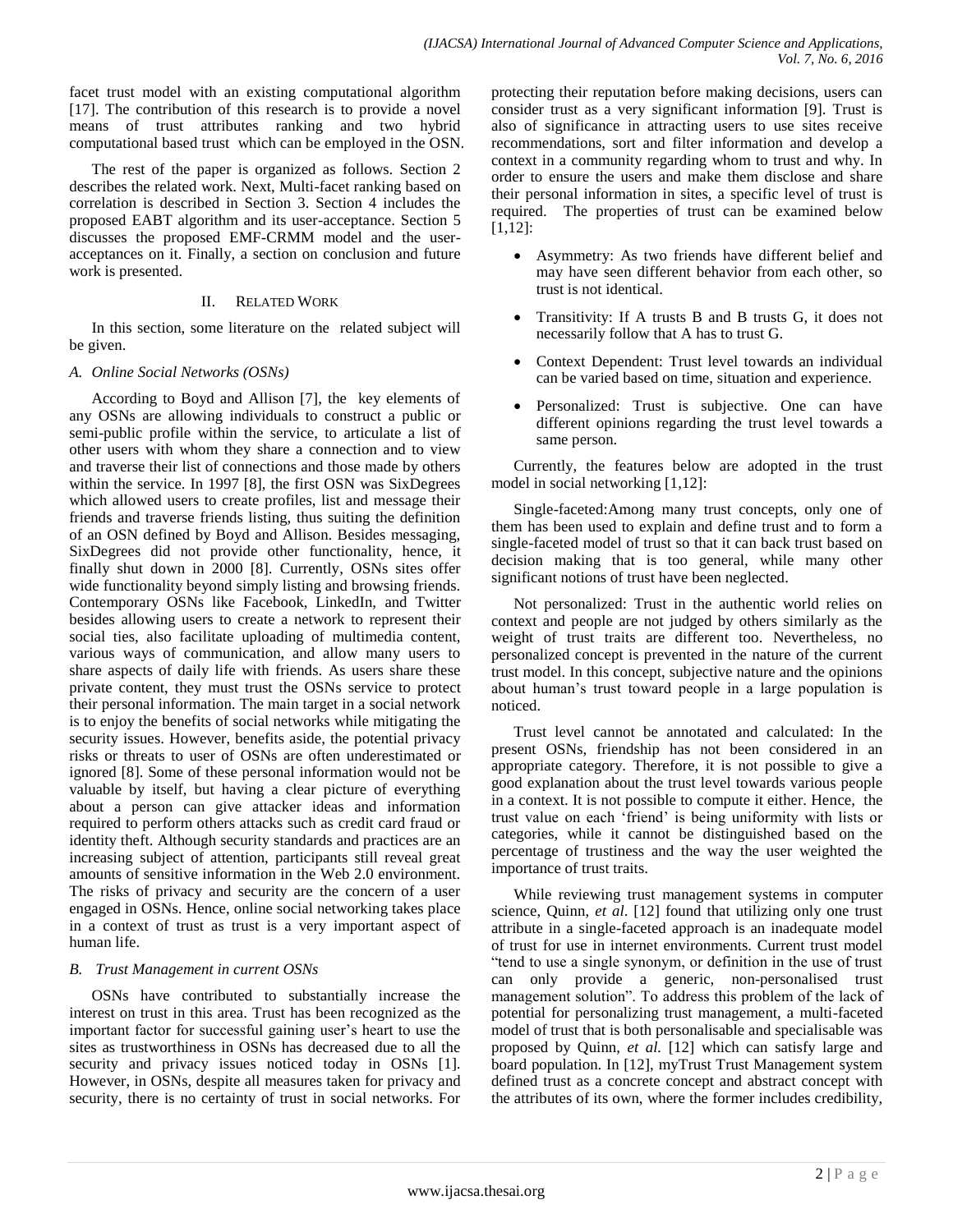honesty, reliability, reputation and competency attributes, and the latter includes belief, faith, and confidence attributes. Ratings are then given to each of the eight attributes, and trust is calculated as the weighted average of these ratings. In Figure 1, a number is associated with each of the eight trust concepts, these numbers are referred to as concept weights which based on the algorithm from Kleinberg's 'Hypertext Induced Topic Selection' (HITS) [13].



Fig. 1. Illustration of Personalized Model in myTrust [1, 12]

In addition, Quinn, *et al.* [12] work has been extended by Chieng, *et al.* [1] in which the author demonstrates the adoption of Multi-facet model for the application domain of social networks. The ties of the friendship are set according to the eight trusts attributes consist of competency, confidence, credibility, reliability, reputation, faith, honesty and belief. The range of each trust attributes is range from 1 to 10, where the greater the number indicates that the more trust is given to a specify friend. However, there is not a trust value to be computed in this model, and attributes of trust concept might cause some confusion and misunderstanding to the users, the selected of attributes of trust should be defined.

## *C. Privacy and Security Issues in OSNs*

When users collaborate in a Web 2.0 setting, they generally share a lot of personal information which allows users to upload different types of content. A privacy breach occurs when information shared with a party for whom it was not intended, when information is abused for a different purpose than was intended, or when information is accessed after its intended lifetime [8]. One of the most common threats is identity theft or fake identity. When a user becomes the target of an attacker, the attackers are able to collect enough personal information from the person's social network profile to fake his identity or the identity of his contacts. Even a few personal details may provide attackers with enough information to guess the answer to security or password reminder questions for email, credit card, or bank accounts [14].

Unsolicited messages (Spam), cross site scripting (XSS), viruses and worms have capitalized on the exponential growth of OSNs and the free traffic they provide [15]. OSNs are also vulnerable to social engineering techniques which exploit low threshold to trusted networks and to scripting attacks which allow the automated injection of phishing links. On many OSNs, it is even possible to use scripts to invite friends. Attackers who want to have the most impact with the least effort by just creating a virus and embedding it in a website or third party application, then rely on users to share the malicious links with their contacts [16].

## *D. Computational Trust Models in OSNs*

• Online Reputation Models

The reputation mechanism used in most online marketplaces like eBay or Amazon [5] is based on the ratings that users perform after completion of a transaction. The reputation value is computed as the sum of those ratings over the last six months for eBay. Similarly, Amazon [5] also uses a mean of all ratings to assign a reputation value. They do not provide explicit mechanisms to deal with users that provide false information. The only way to increase the reliability of the reputation value is through a tremendous number of opinions that reduce false or biased information.

• Marsh Trust Management [24]

The trust model proposed by Marsh [24] only considered direct interaction. It differentiates three types of trust which are basic trust, general trust, and situational trust.

- Basic trust. Models the general trusting disposition independently of who is the agent that is in front. It is calculated from all the experiences accumulated by the agent. Good experiences lead to a greater disposition to trust, and vice versa. The author uses the notation  $Tx t$  to represent the trust disposition of agent x at time t.

- General trust. This is the trust that one agent has on another without taking into account any specific situation. It simply represents general trust on the other agent. It is noted as  $Tx(y)$  representing the general trust that agent x has on agent y at time t.

- Situational trust. This is the amount of trust that one agent has in another taking into account a specific situation. The utility of the situation, its importance and the 'General trust' are the elements considered in order to calculate the 'Situational trust'. The basic formula used to calculate this type of trust is:  $Tx(y, \alpha) t = Ux(\alpha) t + \lambda Ix(\alpha) t \times Tx(y) t^{\alpha}$ where x is the evaluator, by the target agent and  $\alpha$  the situation.  $Ux(\alpha)$  *t* represents the utility x gains from situation  $\alpha$ ,  $Ix$  ( $\alpha$ ) t is the importance of the situation  $\alpha$  for agent x and Tx (y)  $t \hat{ }$  is the estimate of general trust after taking into account all possible relevant data with respect to tax  $(y, \alpha)$  in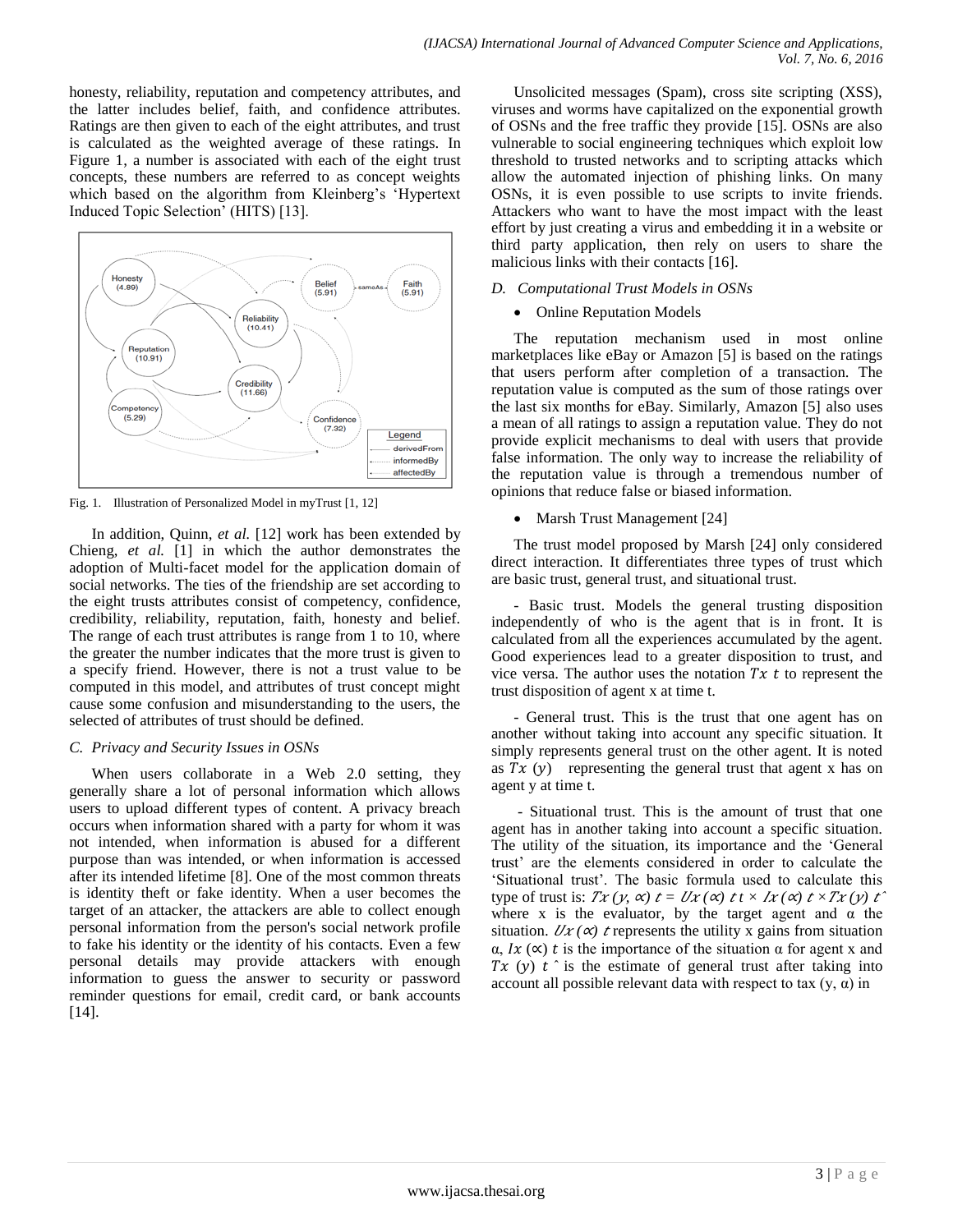| <b>Model</b><br><b>Name</b>                                                        | <b>Context</b><br>dependent | <b>Formula of model</b>                                                                                                                                                                                                                                              |  |  |  |
|------------------------------------------------------------------------------------|-----------------------------|----------------------------------------------------------------------------------------------------------------------------------------------------------------------------------------------------------------------------------------------------------------------|--|--|--|
| $e$ Bay [5]                                                                        | No                          | N/A                                                                                                                                                                                                                                                                  |  |  |  |
| Marsh<br>$[24]$                                                                    | Yes                         | $T_r(y, \alpha)^t = U_x(\alpha)^t \times I_x(\alpha)^t \times \widehat{T_x(y)^t}$                                                                                                                                                                                    |  |  |  |
| Multi-<br>context<br>trust $[11]$                                                  | Yes                         | $T_{x}$<br>$= \frac{S.T_s + N.T_c + F.T_F + P.T_p + G.T_G + L.T_L}{S + N + C + F + P + G + L}$                                                                                                                                                                       |  |  |  |
| TISON [6]                                                                          | N/A                         | For TIM: $t_{o\rightarrow s} = s_{MTP} \times t_{a_{nMTP}\rightarrow s}$ .                                                                                                                                                                                           |  |  |  |
| Action-<br>based<br>trust[9]                                                       | N/A                         | Shown in Fig 3 and Fig 4.                                                                                                                                                                                                                                            |  |  |  |
| Trust<br>network<br>based<br>Context<br>Aware<br>recommen<br>der<br>system[17<br>1 | Yes                         | $P_{c,i} = \bar{r}_c + \frac{\sum_{p \in M} sim(c, p)(r_{p,i} - r_p)}{\sum_{n \in M}  sim(c, p) }$<br>$T_{c(p,i)} = 1 - \frac{ P_{c,i} - r_{c,i} }{z_{c(n)} - z_{m,i}}$<br>$WT_{(c,i)} = T_{(c,i)}\left[X + Y, \frac{\sum_{q=1}^{n} W_q}{\sum_{r=1}^{r} W_r}\right]$ |  |  |  |

the past; that is, if t is the current time, x will aggregate all situations  $Tx(y, \sigma)$  *T*, with  $\theta \leq T \leq t$  and  $\sigma$  similar or identical to the present situation α. θ and t define the temporal window that the agent is considering. Only the experiences within that window will be taken into account for the aggregation.

#### • Multi-Context Trust [11]

The mathematical core of this model leans on a theory, distributed by Marsh in his founding thesis [11]. This theory introduces so-called contexts of trust which represent the fields in which the authors are capable of trusting the entity. To explain this term in a simplified example, "I trust my brother to drive me safely to the airport, but I would feel very insecure if he were to go by my plane." Dividing trust into contexts is the only reasonable way to comprise a thing as complex as trust while maintaining the possibility of flexible changes and further development. Every context is normalized into the interval from 0 to 1 to facilitate future aggregation. There are seven different trust contexts stand on functionality provided by Facebook that discussed in [11]. Among the context are i) Interaction time span (S); ii) Number of interactions (N); iii) Number of characters (C); iv) Interaction regularity (F); v) Photo tagging (P); vi) Group membership (G) and vii) Common interests (L).

These seven contexts should be aggregated in a way which allows us to establish an order relation. The equation below is introduced in this model to serve as a priority vector of number where  $Tx$  represents the priority for given context.

# $P = (TS, TN, TC, TF, TP, TG, TL)$

The final value of trust can be calculated with this formula below:

$$
Tx = S.Ts + N.TN + C.TC + F.TF + P.Tp + G.TG + L.TL S + N + C + F + P + G + L.TL S + N + C + F + P + F
$$

This method of aggregation enables us to attribute each context with its importance. If, for instance, we find a context less contributing to overall trust in our recent findings, we simply decrease the level of importance in the priority vector. Similarly, a completely new context may be added to the existing set and this expansion is also planned in the nearest future in [11].

#### $\bullet$  TISoN [6]

One of the computational trust models like Trust Inference for Social Networks (TISoN) [6] was introduced a hybrid model which implementation are based on algorithm and mathematical model. Hamdi et.al [6] introduce TISoN model to generate and evaluate trust value helps user and allow them to rate each other without any interactions. [6] designed a novel Trust Path's Searching(TPS) algorithm to discover the reliable trust path in a large social network then use trust inference measure(TIM) to decide how much the user will trust another. Table 1 demonstrates the computational trust models classification done in OSNs.

• Action-based Trust

In [9], authors proposed a new trust model based on what type of content user disclosure in OSN and what action performed by the user, examples like commenting, liking, sharing a post, and tagging on an image, posting a video and so on. An algorithm is designed to calculate trust values on the basis of the actions performed by the user which lead to users from being aware in sharing sensitive content in OSNs. If the trust value of a user is showing a constant low value over some period of time, then he is suspected to be involved in malicious activities. This algorithm would be amended to consider Quinn multi-faceted trust model in OSN in order to discover an appropriate way to compute the trust.

• Context Aware Recommender Model [17]

Based on the research in [17], Dutta et.al designed a trust based recommender systems leveraged by context attributes, recommender system aims at solving the problem of information flooding and is emerging as a widely used tool for web applications. The recommender system proposed by [17] is a trusted network based context aware recommender system, this type of recommender system takes into considerations trustworthiness of the recommending partners and context information such as time, location and company of a person along with the user and item. According to the author, the accuracy of the recommender output enhanced when the most relevant contexts are selected and their weightages are appropriately taken incorporates with aspects of dynamic trust. In this case, trust is dynamic in nature and not a static parameter. In this research; both Action-based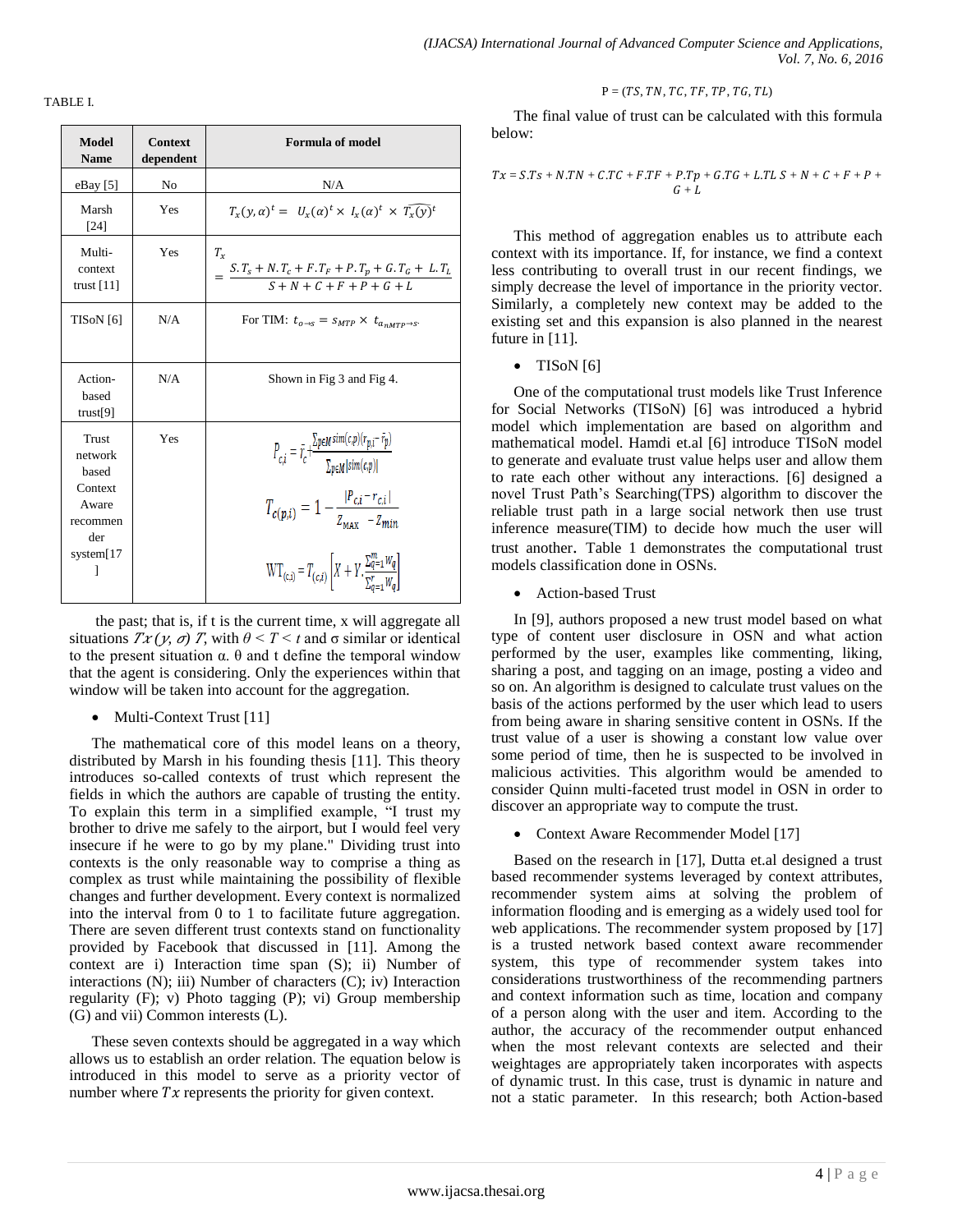trust and Context-aware recommender model will be adopted and enhanced further. The fundamental of multi-facet trust model with ranked features will be embedded into the enhanced algorithm. [23]

# *E. Analysis of Quantitative Variables with Correlation Analysis*

Mathematically described, correlation quantifies the extent which two quantitative variables,  $X$  and  $Y$ , "go together"[19]. When high values of X are associated with high values of Y, a positive correlation exists.When high values of X are associated with low values of Y, a negative correlation exits.The resulting value called the "correlation coefficient" shows if changes in one variable or item will result in changes in the other.

When comparing the correlation between two items, one item is called the "dependent" item and the other the "independent" item. The goal is to see if a change in the independent item will result in a change in the dependent item [20]. The strength of the linear association between two numerical variables in a population is determined by the correlation coefficient,  $\rho$ , whose range is  $-1$  to  $+1$ . A coefficient of +1.0, a "perfect positive correlation," means that changes in the independent item will result in an identical change in the dependent item. A coefficient of -1.0, a "perfect negative correlation," means that changes in the independent item will result in an identical change in the dependent item, but the change will be in the opposite direction.

A low correlation coefficient (e.g., less than  $\pm 0$ . 10) suggests that the relationship between two items is weak or non-existent. A high correlation coefficient (i.e., closer to plus or minus one) indicates that the dependent variable will usually change when the independent variable changes. The direction of the dependent variable's change depends on the sign of the coefficient. If the coefficient is a positive number, then the dependent variable will move in the same direction as the independent variable; if the coefficient is negative, then the dependent variable will move in the opposite direction of the independent variable [20].

# III. CORRELATION ANALYSIS FOR TRUST ATTRIBUTES IN MULTI-FACETED MODEL

The sample size for correlation is 83 and the data were collected based on the prototype. When participants sign up an account and login to the proposed prototype known as MiniOSN 2.0 and accept friends request, they are required to edit the friendship which is the trust level with the friends, according to that eight trust attributes, then all the data were stored within the database of the prototype [23]. The data is then extracted from the database to a mathematical tool that help to process the data and to perform the correlation analysis [23]. The result is listed below

Correlation Coefficient of each Trust Attribute

| <b>Trust Attribute</b> | <b>Correlation Coefficient</b> |
|------------------------|--------------------------------|
| Honesty                | $+0.76$                        |
| Competency             | $+0.81$                        |
| Confidence             | $+0.91$                        |
| Reputation             | $+0.88$                        |
| Faith                  | $+0.92$                        |
| <b>Belief</b>          | $+0.90$                        |
| Reliability            | $+0.86$                        |

When comparing the correlation between attribute of trust and value of trust, a high positive coefficient  $(> +0.70)$  means a change in the trust attribute will usually predict a change in the trust value. So the higher the values of correlation coefficient, the stronger the strength association between trust value and trust attributes. In Table 2, the value of correlation coefficient of all the trust attributes together with trust value shown very high positive correlation (>0.8). Correlation coefficient for faith is the highest among other trust attributes which is 0.92, followed by confidence and belief which is 0.91 and 0.90. The different of a correlation value between reputation and credibility is merely 0.01 that is 0.88 and 0.87; followed by 0.86 and 0.81 which are reliability and competency. The lowest correlation value among these attributes are honesty which is 0.76. The value of correlation coefficient for all trust attributes with trust value is very close with each other.



Fig. 2. Ranking of importance among all Trust Attributes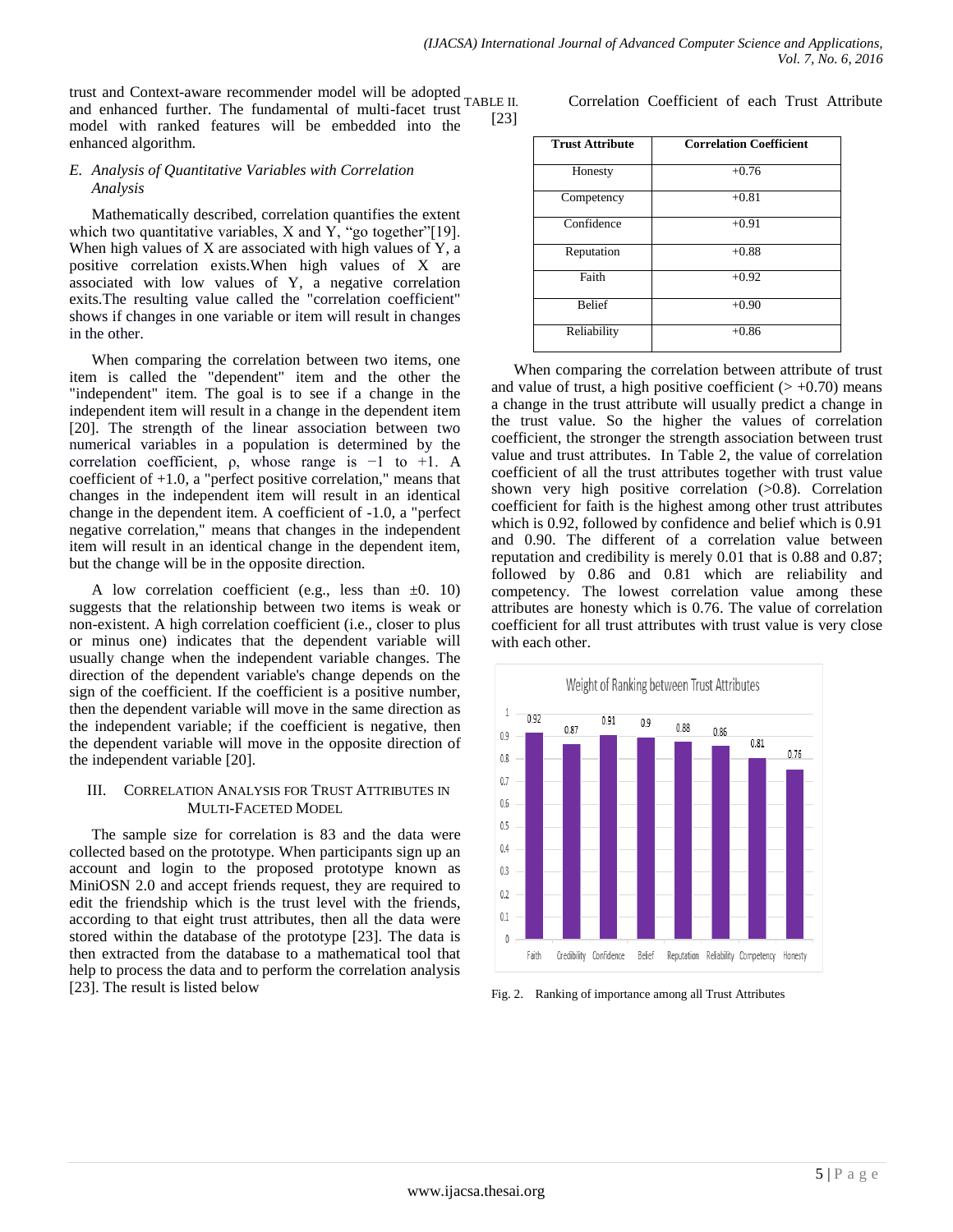From the result in the Table 2, Chin and Mahinderjit Singh [23] conclude that faith is the most important in multi-faceted model of trust, confidence ranked second important. As seen in Figure 2, the values of coefficients for each attribute are in a symmetric pattern, the coefficient scores of each trust attributes were laid between the scale of 0.76 to 0.92 which show the scores are relatively large and strongly tight between the attributes and overall trust value. Faith is shown the highest coefficient value among all other attributes, for those who responded to this survey, higher trust rated scores were correlated with higher overall trust value scores, are  $= 0.92$ , which can be considered a large effect. Without running a test for significance, the authors are not able to infer the same correlation to the rest of the population from which our sample was drawn. From the result of this correlation coefficient, among eight of the trust attributes, faith have the most impact to the users when rating a friend, and followed arranged in an ascending order of ranking, which are confident, belief, reputation, reliability, credibility, reliability, competency and honesty respectively. As in Chieng [1] research work, trust attributes in multi-faceted model as influenced by Quinn [12] considered the wattage for each attributes is equally important in which the wattage are set as the default value. However; the findings of this research demonstrates otherwise. Different attributes have different importance, ranked and weighted.

## IV. PROPOSED ENHANCED ACTION-BASED TRUST (EABT) ALGORITHM

Action-based Trust algorithm [9] is chosen as it calculates the trust value on the basis of the actions performed by the user which lead to users from being aware in sharing sensitive content in OSNs. Based on the proposed computational algorithm, the value of trust for a user in OSN depends on every each action that he performs for example, like a photo, share, post a status, etc., then compute the value of trust for a user, this value referred as a trust factor by authors in [9]. The trust factor of a user may increase or decrease depending on the category of content the user interacts with, which are classified as sensitive or not sensitive. Gambhir, *et al*. [9] used weight as the measurement for each of the actions the user performs in OSN. *Wa* represents weight for action, and *Wp* represents weight for post; Wc and Pc are weight for category and credibility of a post. *Wa, Wp, Wc* and *Pc* were taken into consideration as the parameters while computing the trust factor. Table 3 below illustrates the idea of using different weight that simulating the algorithm in different test case scenarios as follows:

TABLE III. Different weightage used in Action-based Trust algorithm

| Weight for action, $W_a$ |      |         | Weight for post, $W_p$ |                  | Weight for category, $W_c$ |  |
|--------------------------|------|---------|------------------------|------------------|----------------------------|--|
| Share                    | .008 | Photo   | .003                   | Sensitive        | .009                       |  |
| Like                     | .006 | Video   | .002                   | Non-             | .001                       |  |
| Comment                  | .007 | Link    | .001                   | <b>Sensitive</b> |                            |  |
| Dislike                  | .006 | Message | .003                   |                  |                            |  |
| Tagging                  | .005 |         |                        |                  |                            |  |
| Post                     | .008 |         |                        |                  |                            |  |
|                          |      |         |                        |                  |                            |  |

Figure 3 shows the Action-based Trust algorithm of computation of trust factor. Here, *Pc* determines whether the message which is to be posted is of right commitment or not. In other words, Post Credibility is the measure of the kind of message which is to be posted. It is used in the calculation of Trust factor only when the action performed is Post (If (Type( $Wa$ )==POST)). It is incremented by a factor of .001 if the message being posted is categorized in a non-sensitive category (e.g., academics, music, etc.); and gets decremented by a factor of .009 if the message is categorized in a sensitive category (alcohol, violence, etc.). The existing algorithm is extended and enhanced further by integrating multi-factor trust attributes which has been ranked according to [23].

```
Algorithm CAL_TRUST_FACTOR (username, password, action,
```
*post)*

```
Input: username, password, action, post
  Output: Trust Factor of user.
Login from openid
  While (true)
       {
              Calculate Weight for Action ( ).
             Calculate Weight for post ( ).
             If (Type(W_a)==POST) then
        {
             W_c = 0Call Matching_Process (Input, CAL_SEL)
             If (Flag == 0)
             Calculate P_c = Old(P_c) + .009; //Every right
  commitment
             Else
             Calculate P_c = Old(P_c) - .009; //Every wrong
  commitment
        }
             Else
             Calculate Weight for category (W_c)
             Calculate E_s = W_p + W_c + W_aIf (Type(W_a)==POST) then
             Calculate Trust factor (T_f) = old(T_f) + P_c +Else
             Calculate Trust factor (T_f) = old(T_f) + }
```
Fig. 3. Exisiting Action-based Trust algorithm[9]

Figure 4 below shows the Enhanced Action-based Trust (EABT) Algorithm

*Algorithm CAL\_TRUST\_FACTOR (username, password, action, post) Input: username, password, action, post Output: Trust Factor of user. While (true) { Calculate Weight for Action ( ). Calculate Weight for post ( ).*

Calculate Weight for catergory (W<sub>c</sub>). *// = .001 assume all is non sensitive content Calculate*  $E_s = W_p + W_c + W_a$ *If*  $(Type(W_a) == POST)$  then *Calculate Trust factor*  $(T_f) = old(T_f) + P_c + E_s$  //assume  $Pc = .001$ *Else Calculate Trust factor*  $(T_f) = old(T_f) +$ 

Fig. 4. Enhanced Action-based Trust (EABT) Algorithm

*}*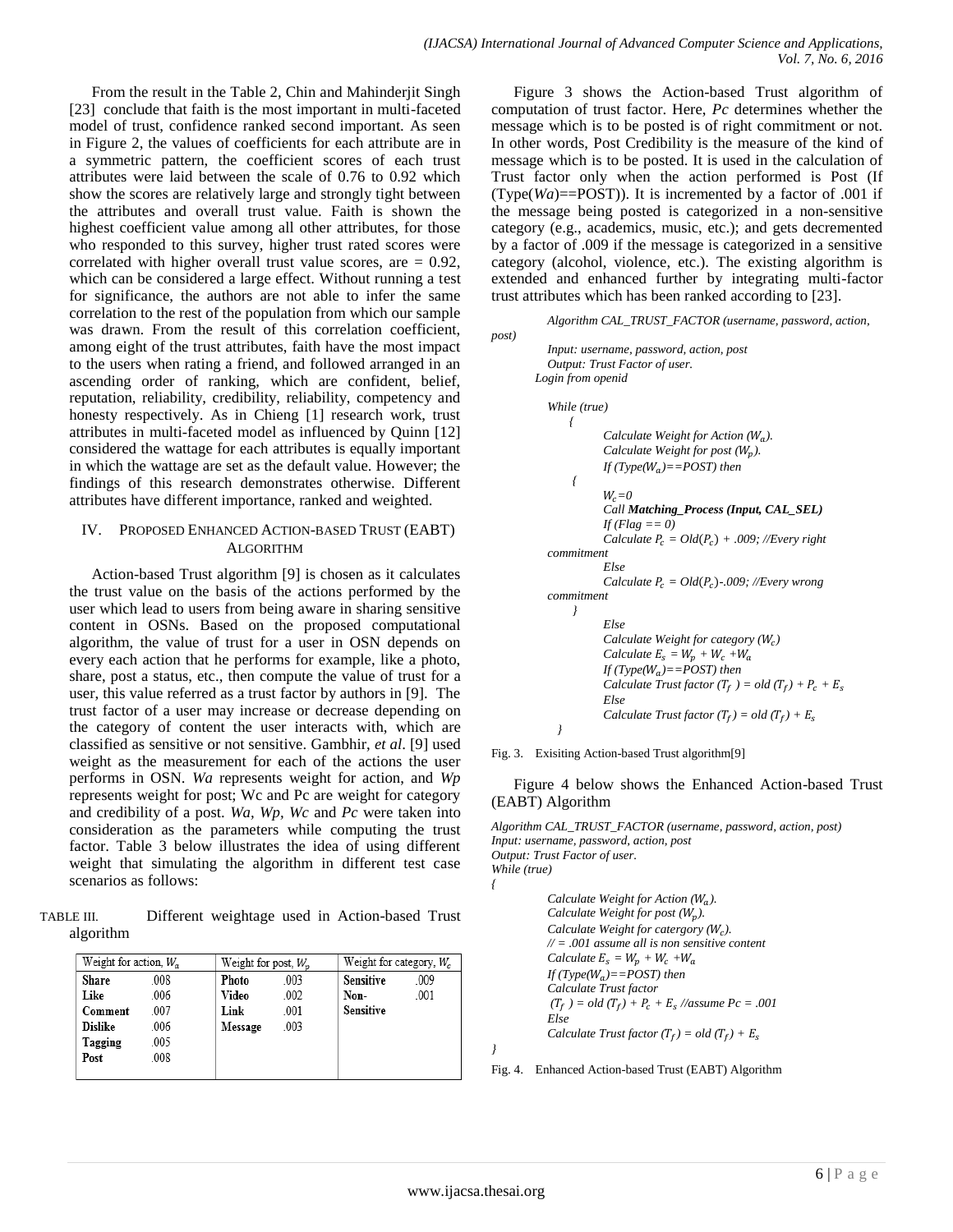Before computing the trust factor, the seed values of  $T_f$  has been compute with the trust rating value given by a user and the weight of trust attributes, also the value is assumed to be up to three decimals place. If seed value is assumed to be integer, the range of the trust factor will get very large which will be very difficult to analyze. Seed value of  $T_f$  is calculate as the rating value of a user towards a friend which also another user within same social network site.

$$
T_f = \frac{\text{(User's Rating Value: } \sum_{i=1}^{i=8} Weight \ of \ Trust \ Trust)}{8} \tag{1}
$$

After  $T_f$  is calculated, this value will become the seed value of a user's friend and it also referred as Old  $(T_f)$  in the algorithm.

# *A. Proposed Trust Prototype with Enhanced Action-based Trust (EABT) Algorithm*

User will be required to register an account for the proposed Trust Prototype with Enhanced Action-based Trust (EABT) Algorithm; which is known as MiniOSN 2.1. Once the user has registered and signed in into MiniOSN 2.1, he/she requires to confirm the friend request. After friendship being confirmed, the rating value user holds for a friend would be stored into the system database, the rating value of a friend could be varied from time to time based on the subjective views of users, which the authors declared as personalize and context dependent. The higher the value represents the more the feeling of trust express from user to friend. An illustration of these actions is shown in Figures 5 and 6.



Fig. 5. MiniOSN 2.1's Friend List



Fig. 6. MiniOSN 2.1's Edit Friendship feature

In Log Data page which is shown in Figure 7, the table displayed on the page showing the result of Trust Value, Seed Value (old (Tf)), Post Message and Post Photo for all the friends of a user, respectively. When the rating value of a friend was assigned by user, system will generate these values automatically based on the enhanced Action-based trust computation algorithm running background in the system.

| <b>MiniOSN</b><br>Home | News feed<br>My Profile | My Friends<br>Log Data                                |              | Hi, Teo Yi Chin<br>Logout |  |
|------------------------|-------------------------|-------------------------------------------------------|--------------|---------------------------|--|
| Mean of all traits     |                         |                                                       |              |                           |  |
| <b>All Friends</b>     | <b>Trust Value</b>      | <b>Seed Value</b>                                     | Post Message | Post Photo                |  |
| LuffyLim               | 7                       | 5.25                                                  | 5.262        | 5.262                     |  |
| lapbann                | 0                       | 0.00                                                  | 0.000        | 0.000                     |  |
| Ily                    | 9                       | 6.75                                                  | 6.762        | 6.762                     |  |
| lapbann                | $\overline{1}$          | 5.25                                                  | 5.262        | 5.262                     |  |
| khooyuan               | $\overline{7}$          | 5.25                                                  | 5.262        | 5.262                     |  |
| yh                     | 10                      | 7.50                                                  | 7.512        | 7.512                     |  |
| <b>Tk Yong</b>         | 8                       | 6.00                                                  | 6.012        | 6.012                     |  |
| Chan Chen Wai          | ğ                       | 6.75                                                  | 6.762        | 6.762                     |  |
|                        |                         | Copyright @ 2015 MiniOSN v2.0   CAT401 by Teo Yi Chin |              |                           |  |

Fig. 7. MiniOSN 2.1's Log Data page

## *B. User Acceptance of MiniOSN 2.1 with EABT Algorithm*

The aim of this user-acceptance survey is to evaluate user acceptance of the rating idea used within EABT algorithm. A total of 28 participants who are actively using OSN were interviewed. Most of the candidates have IT knowledge, background and fall within the age range of 20 to 24 years old.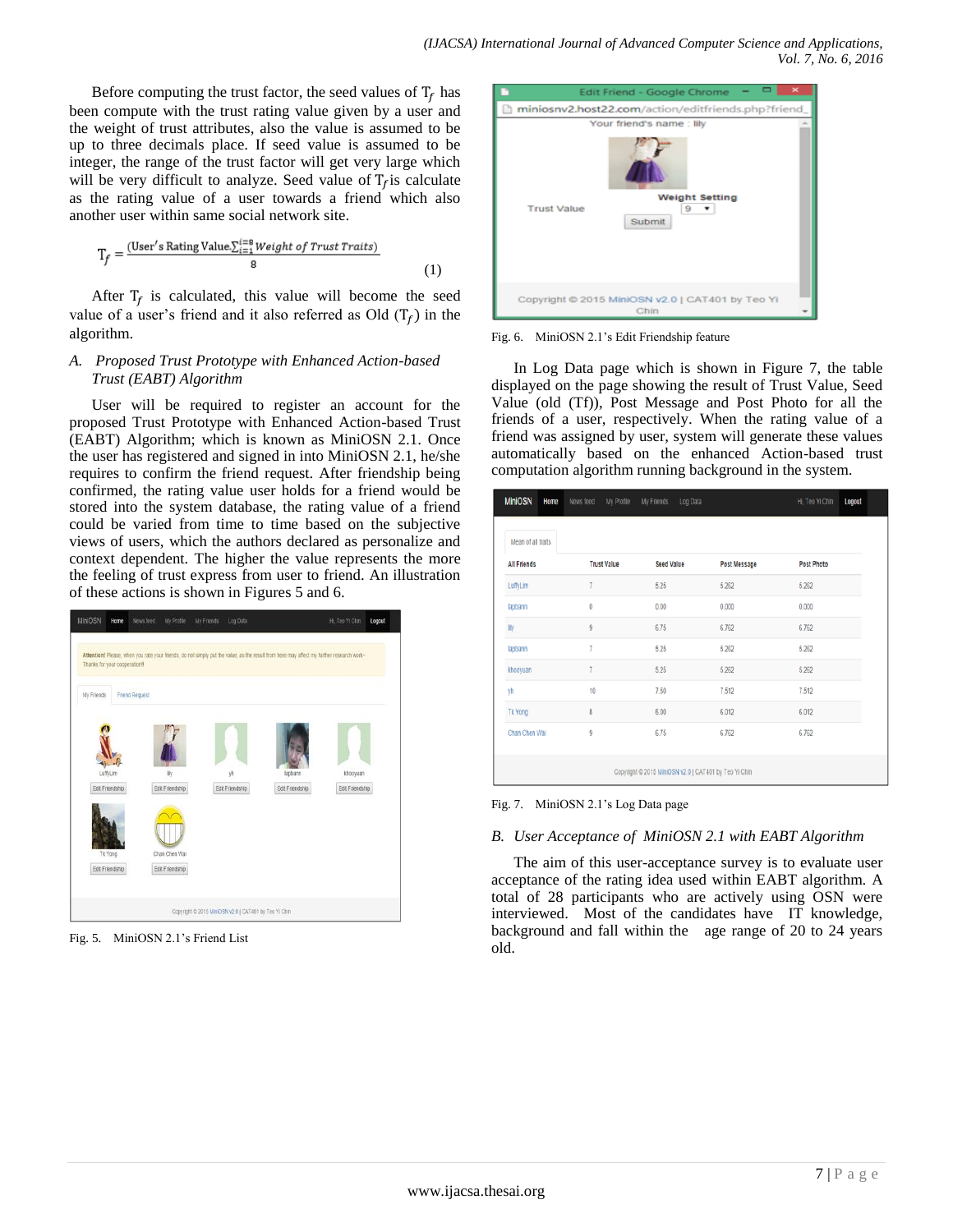

Fig. 8. Rating Features in MiniOSN 2.1

Based on the data interpreted in Figure 8, most participants stated that the rating feature in MiniOSN is an ideal way to present trust between human. On the contrary, most of the participants are unwilling to set rates to be visible to others, this might due to the human physiological factor to avoid any hard feeling or unnecessary misunderstandings to people or friend in social media. The enhanced algorithm also helps participants to learn more relate to privacy and confidential of oneself when being personal information is being exposed in social media sites. Participants hope that the rating is confidential and it only use to guess the users' behavior characteristic. Through rating, user can choose to preserve confidentiality more effectively. On the other hand, few of the participants refuse to use it, as the rating is time consuming for those who tend to have a lot of "friend" in social networking sites. Similarly, some users are not specifically familiar with the calculation of the Trust Factor (seed values, Tf). Nevertheless, the whole concept is rather basic and simple to understand for the user. It is common to be compared to other online social networks, because trust values are part of the functionality in which online social network should take into account.

## V. ENHANCED TRUST NETWORK BASED CONTEXT RECOMMENDER MATHEMATICAL MODEL

In order to obtain a better understanding of how Trust Network Based Context Recommender Mathematical Model [17] can be integrated in OSN as trust computational mechanism, the understanding on how recommender system works as a tool for web applications is essential.

Figure 9 describes the flow of prediction calculation of trust network-based context aware recommender system. Trust parameters and selection & weighting of relevant context are used to build a neighborhood for the target user. The task in the trust network-based context aware recommender system is to predict the ratings of a particular user which we refer to as the target user.

Rating Database: We need a database of votes or ratings from a population of users' friends. Each rating in the database corresponds to the rating from a single user on specific friend.



Fig. 9. Prediction calculation for Context Aware Recommender System

Trust parameters: Trust parameters are used to build a neighborhood for the target user, it is used as the input for trust calculation to generate trust values between rating values of a pair of users given towards a specific friend.

Set of contexts: Referred as trust attributes in this research, which are reputable, reliability, confidence, competency, credibility, honesty, belief and faith.

Relevant contexts selection & weighting: Eight trust attributes are selected as our relevant contexts and weights of each of eight trust attributes are used as parameters to build neighborhood for the target user as well.

Neighborhood formation: Neighborhood formed when the trust value of a friend is being calculated or updated. Trust values represent the trust that the target user holds for a specific user. The overall trust value will be updated each time the target user provides a rating to a new friend or recommended friend.

Build Context Aware Trust Network: Trust network is built when trustworthiness of each of every friend of target user is being generated, then its target users.

Rating Predication Generation: Rating prediction is being generated for a target user using the target user's neighborhood and applying the context weighted trust formula.

In [17], trust is defined as the ability of a user to provide accurate recommendations. Trust values are calculated between in pair of users and trust values are asymmetric. Dutta et.al [17] has proposed the prediction calculation for a trust network based context aware recommender system which was modified from [18] formula to generate rating prediction where user p is the sole contributor instead of all users in the neighborhood contribute to the rating prediction.  $\bar{r}_c$  or  $\bar{r}_p$ refers as the average friends' rating value of user c or user p.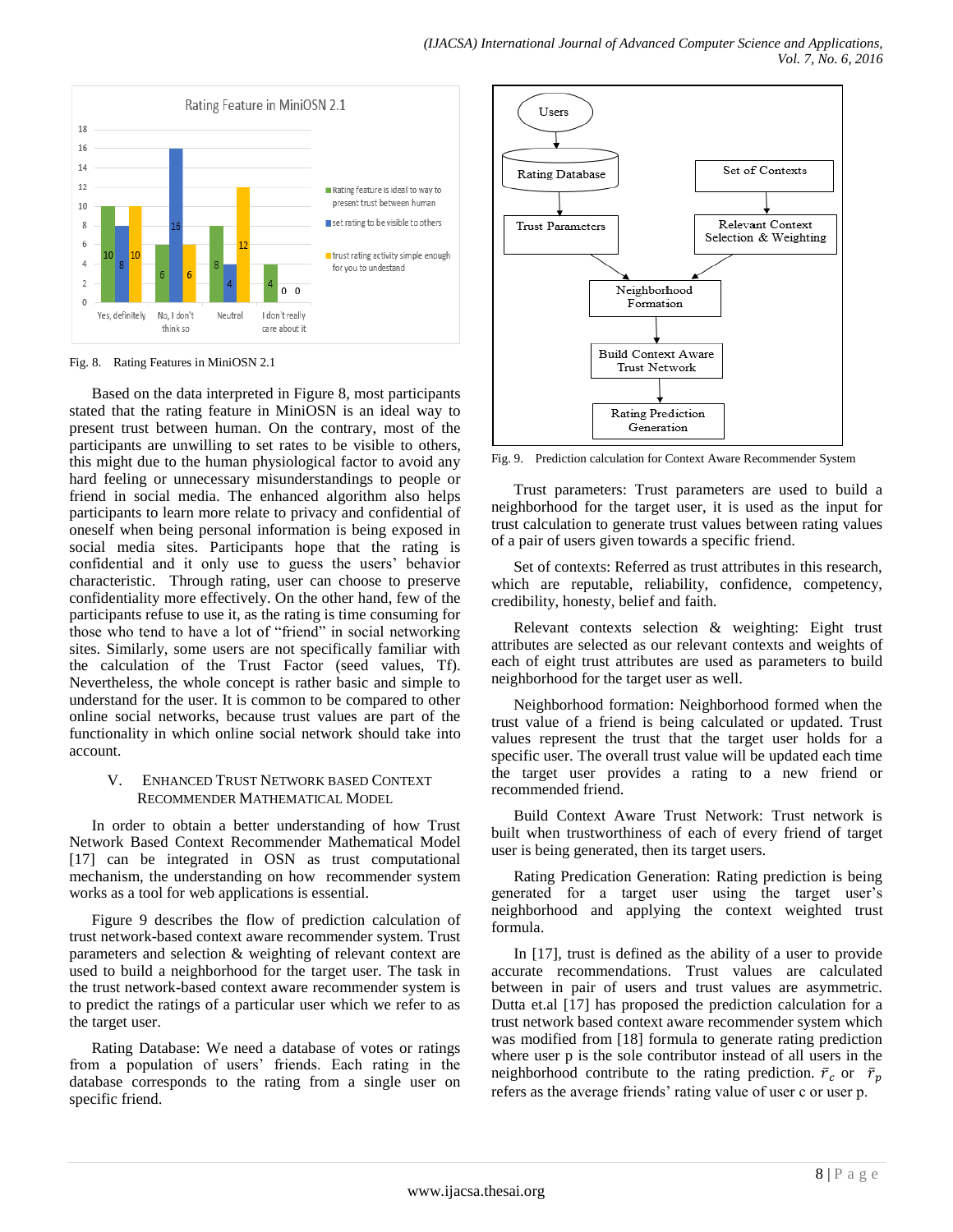$$
P_{c,i} = \bar{r}_c + \frac{\sum_{p \in M} sim(c, p)(r_{p,i} - \bar{r}_p)}{\sum_{p \in M} |sim(c, p)|} \longrightarrow P_{c,i} = (\bar{r}_c - \bar{r}_p) + r_{p,i}
$$
\n(2)

where

*= Predicted rating for target user c on a specific item i,*

 $\bar{r}_c$  = Average rating of user c,

 $\bar{r}_p$  = Average rating of user p,

 $r_{p,i}$  = Rating of user gave to friend, i.

 $T_{c(p,i)}$  represent the friend-level trust value, where p is the user who provided the rating prediction on friend I, and c is the target user. Target user, c refers to the user profile receiving the friend recommendarion, and user *p* refers to the profile that has been selected as a recommendation partner for user c. In multi-facet environment which uses the range of 1 to 10 rating scale,  $Z_{max}$  would be 10 and  $Z_{min}$  would be 1. The result for friend-level of trust range from [1,0], where a larger value means the prediction was more accurate.

$$
T_{c(p,i)} = 1 - \frac{|P_{c,i} - r_{c,i}|}{Z_{\text{MAX}} - Z_{\text{min}}}
$$
\n(3)

where

 $T_{c(p,i)}$  = Trust of target user c for p for a specific friend i, *= Target user's actual rating on friend i, = Top of rating scale,*  $Z_{min} = Bottom$  of the rating scale.

The trust value which a target user holds for all other users will vary time; this represents the personalized trust. Because the dynamic of trust needs to be infused in the recommender system to enhance the accuracy, incorporation of relevant context parameters in the trust network will be resolved this issue. In order to take context weightings (important factors) into consideration, for equation in (3) is modified again to  $WT_{c,i}$  as shown in (4) below.

$$
WT_{(c,i)} = T_{(c,i)} \left[ X + Y \cdot \frac{\sum_{q=1}^{m} W_q}{\sum_{q=1}^{r} W_q} \right]
$$
\n(4)

where

 $WT_{c,i} = context weighted trust value.$ 

 $X, Y = Two$  *real number such that*  $X+Y = 1$ ,

*m = number of matching contexts,*

*r= number of relevant contexts selected, r ≥ m*.

Equation in (4) takes into consideration, the effect of relevant contexts on the trust value and derive the context weighted trust value. In this research, the weightage of trust attributes will be inhabit into the equation in  $(4)$ . *r* is the number of relevant contexts selected, *r* is equal to 8 because we are using all eight weighted trust attributes to calculate trustworthiness of a user. In this approach, both user rating and user's friend rating will be considered as the parameter to compute the trust value. *m* refers to the matching contexts between target user  $c$  and user  $p$  given the rating value towards eight trust attributes in the prototype. *X* and *Y* are the

real number such that  $X + Y$  is equal to one, different combination value of *X* and *Y* will produce varies weighted trust score. In our case, the value of *X* and *Y* would be 0.5, based on the experiment carried out by the authors in [17], MAE of each of different set of *X* and *Y* were captured to measure the accuracy of prediction. MAE known as Mean Absolute Error to measure the average absolute deviation between predicted ratings and users true ratings. If MAE is small, it indicates high prediction accuracy. A combination of value of 0.5 for both *X* and *Y* generate the smallest score of MAE among all different combinations.

# *A. Proposed Trust Prototype with Enhanced Multi-Facet Trust with Context Recommender Mathematical Model [EMF –CRMM]*

With influences from multi-faceted trust model and ranked weights trust attributes in the author first findings, MiniOSN2.2 is proposed with trust computation mechanism different from miniOSN 2.1. Rating feature will be demonstrated in MiniOSN 2.2 as well, rating activities are part of the process of trust computation, in MiniOSN 2.2 trust rating of another user takes into consideration as one of the important factors to calculate trust. User needs to enter the rating value of each trust attributes. Rating value range from 1 to 10, when trust value is being calculated, the system will look up for a matching rating value of these trust attributes between the user and recommender partner.

# *B. User Acceptance of MiniOSN 2.2 with EMF –CRMM*

The aim of this user-acceptance task is to evaluate user acceptance in term of the applicability of trust network based context recommender mechanism is applicable in OSN. All participants who are active in OSN and with some knowledge of practice of online social network are chosen.



Fig. 10. Computation trust mechanism influenced by friend's behavior

In MiniOSN 2.2, trust rating value of a friend is taken into account for trust value calculation (see Figure 10). In this research, implementation of trust computation mechanism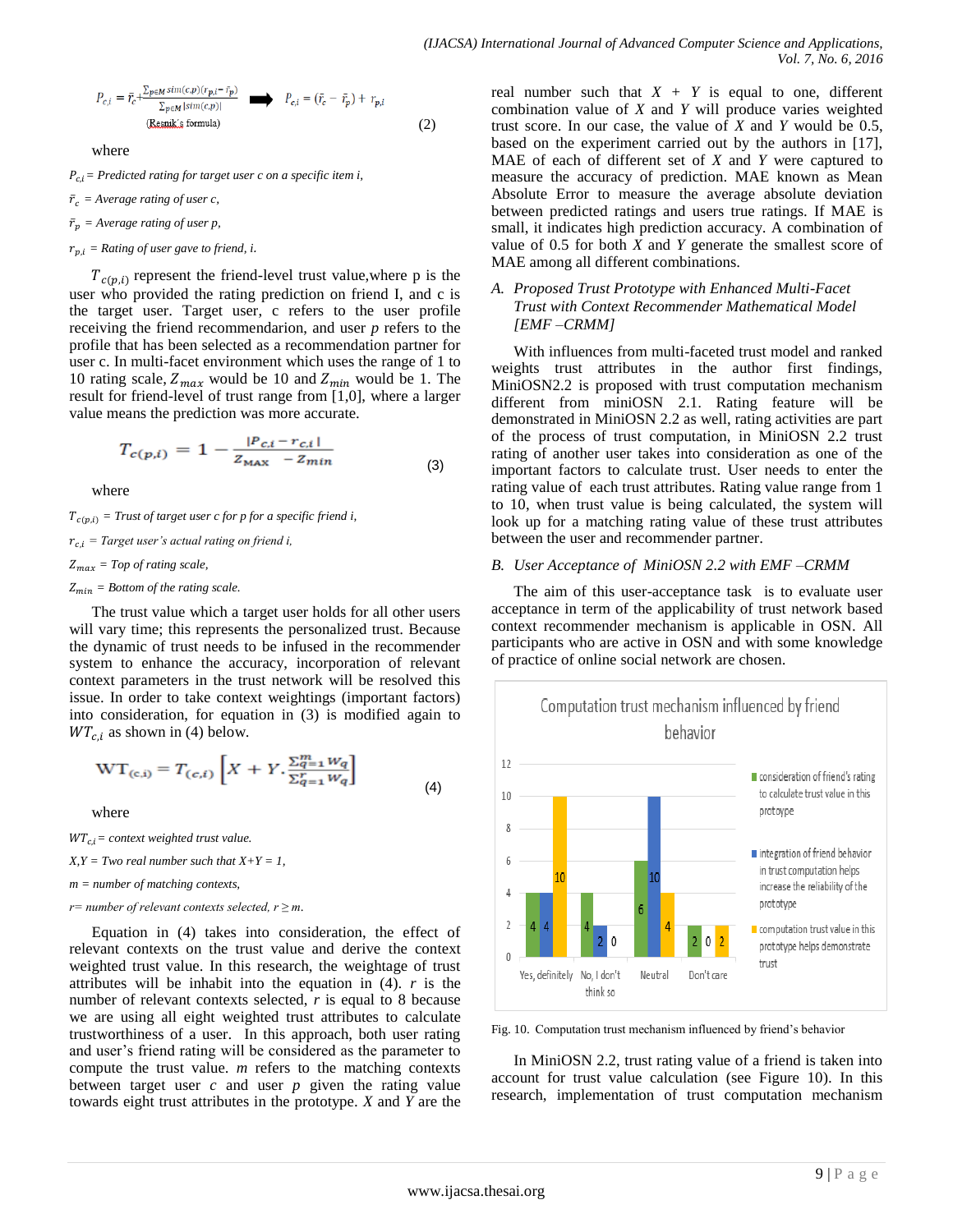with trust network-based context recommender model in MiniOSN 2.2 aims to help users to express trust, 62.5% of participants' respondents the prototype successfully demonstrated the trust. Generally, participants described the ideal experience from this prototype are showing a good response. Despite the issues in the design of the user interface and the ambiguity of navigation in the prototype, enable trust rating from a recommender partner to a friend in this prototype which is said to be able to increase the trust and privacy awareness among social users in this survey finding. There are mixed opinions provided by participants when the question asked participants to compare the social network of incorporating rating and trust computational mechanism with other online social networks. Some of the participants responded that this is the first time experience obtained from a participant have this rating feature with computational trust system and is not familiar for them to be seen on other social network sites. While some participants responded it was good to bounce ideas off other social networks, which acts like feedback from customer on shopping sites like Lazada.

# *C. Comparison between MiniOSN 2.1 & MiniOSN 2.0*

From the evaluation results, the authors found that most people felt that the trust computation mechanism of recommender model would be more transparent compare to action-based trust model. The result showed that most people are keen to express subjective views of trust depending on the context among connected friends in OSN. Also the result showed most people felt that both mechanisms help them to gain a better control over the resources in an online profile. However, some enhancement and modification should be done, especially on the structure and design of both prototypes.

Overall, EABT algorithm has better reviews in term of userfriendly in system, this is due to the workload of rating friends is much easier and convenient. In MiniOSN 2.2, users need to go through additional process or step while rating friends, there is users need to send a request to a recommender friend providing he/she own rating based upon confirmation of friend request. This makes the rating process in OSN take a longer time, which means lack of user friendliness thereby reducing the effectiveness of the computation of the system if there is any delay in responding for providing rating value from a recommender friend. Another downfall in recommender model is the need for human contact or support in providing feedback rating continuously from time to time for the user would make the system look clumsy. An efficient system should prevent or reduce occurrence of human intervention. In order to provide a reliable trust rating and a computational mechanism within OSN, user needs to understand each setting correctly. There should still be standard to follow by the user to avoid any argument when rating a friend. Based on the comparison and evaluation of both models, the authors demonstrate that EABT algorithm takes a preemptive than the recommender model in term of efficiency. In conclusion, from all the results of these surveys, trust needs to be taken into account in OSN. As most of the active OSN users believe that OSN should provide a better control on user own resources or profiles that are personalize-able by integrating element of trust. Implementation the concept of trust and computational mechanism in OSN is expected by most of the users. Trustworthiness of OSN needs to be guaranteed in order to protect user privacy and to win the user's heart.

# VI. CONCLUSION& FUTURE WORKS

The current OSN is suffering the lack of trust or confidence in the opinion expressed in the web-based social network where the degree of trust among the users is absent. Current trust mechanisms used in OSNs are limited to simple privacy settings where users can control who can view their profile and interact with them or can include them in some community. Trust propagation does not manifest itself as a physical phenomenon in nature, but only exists at the mental and cognitive level. It is therefore difficult to assess whether computational models for trust propagation are adequate and reflect the way people reason about trust. Throughout the study, the author discussed that how the multi-faceted model of trust based on eight trusts attributes that implemented into OSN, where the trust concerns are taken based on the eight important traits: honesty, reputation, competency, credibility, confidence, reliability, belief and faith [1, 12]. The author next we set the weightage and by using statistical means, ranking of each attribute is determined [23].

Secondly, the input of [23] is then applied together into the proposed EABT algorithm and EMF–CRMM model. The simulation of prototype of these two models has been developed to use it as the mean to collect the data joint with the web-based questionnaire for this evaluation. Rating feature is demonstrated in both proposed computational trust models in the social network for most of our evaluation participants felt that it helps users to obtain a better control over their online resources in a profile which enable them to express their trust depend of the context and personally in OSN. Evaluation regarding the functionalities and acceptance of MiniOSN 2.1 and MiniOSN 2.2 are examined based on user opinions and overall satisfaction towards the developed prototype seems through second survey and third survey which targeting only active OSN users. Overall the proposed conceptual framework received positive reviews from participants, however opinion seems still to waver if it is integrated into current OSN. People tend not to judge people by those values generated by a machine rather they judge from the abstract aspect, such as sensitivity or feeling they felt for others. The authors suspect that such a proposed model would work well in an e-market environment, where users do not have previous relationships offline and are building trust for each other from scratch.

However, there is also no standard tool or method to measure the accuracy of trust value being generated by computational trust mechanism that integrated in OSN. Despite all the privacy and security issues in OSN, trust must be enforced to increase the trustworthiness of a social network site in order draws back the heart of the user to use it. Where there is the high levels of trust, people are more willing to provide support and take risk in information exchanges. In future, more research focusing into computational trust for inputting feedback ratings in OSN must be done. As for future work, trust calculation algorithm or mathematical model that is resistant to attacks such as Sybil attack, and is applicable to the Quinn's multi-faceted model [12] of trust in this research could be implemented and evaluated.